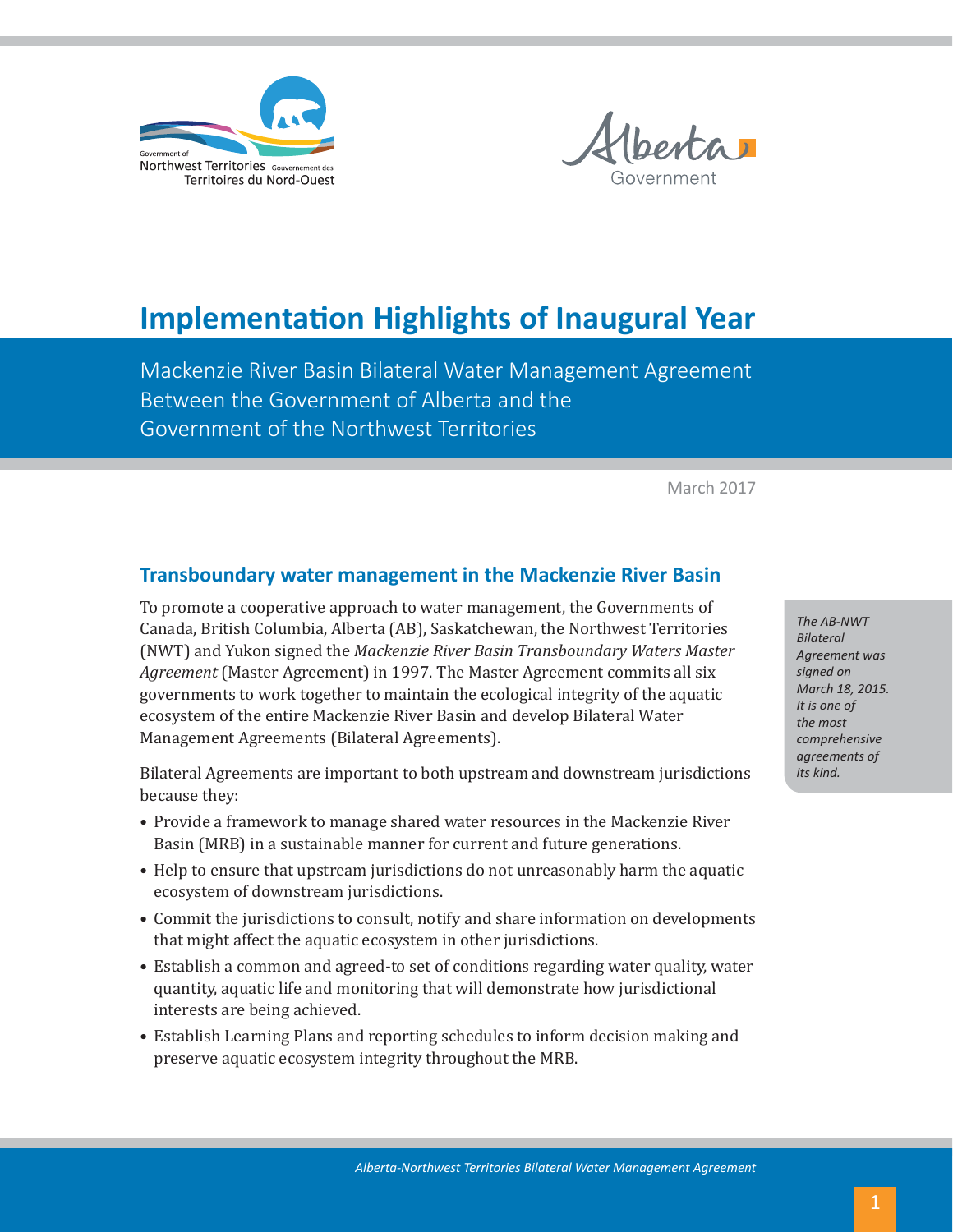*Members of the Bilateral Management Comittee are: Mr. Rick Blackwood,* 

*Government of Alberta Member*

*Dr. Erin Kelly, Government of Northwest Territories Member Mr. Tim Heron,* 

*NWT Aboriginal Member*

# **First year implementation highlights**

Since signing the AB-NWT Bilateral Agreement, both jurisdictions have begun collaborative implementation of the Agreement. An update on progress of key commitments is provided below.

- AB and NWT have appointed government members to the Bilateral Management Committee (BMC); NWT has also appointed an Aboriginal BMC member.
- The BMC had their first meeting on May 11, 2016.
- An Emergency Notification mechanism has been established between AB and NWT.
- The Hay River Basin State of the Aquatic Knowledge report informs the Learning Plan for the Hay River (complete).
- The Preliminary State of Groundwater Knowledge in the Transboundary Regions of the Mackenzie River Basin, NWT contributes to Learning Plans and informs the classification of transboundary groundwater (complete).
- The Slave River Delta State of Knowledge and Vulnerability Assessment reports contribute to biological indicator development for the Slave River (complete).
- A literature review of traditional knowledge research for the Slave and Hay River sub-basins through the Tracking Change research project contributes to Learning Plan development (complete).
- A technical workshop with MRB jurisdictional representatives and subject matter experts was held to advance discussions on methods to derive site-specific water quality triggers and objectives.
- An update to the MRB Hydraulic Model with recent water quantity monitoring data will help increase understanding of climate influences on flows and water levels versus water use impacts throughout the basin (in progress).
- Alberta's Lower Athabasca Regional Plan contributes to the Learning Plans and informs the classification of transboundary waters.
- Work to develop a mobile app to record navigation conditions in the Peace-Athabasca Delta will inform Learning Plans and incorporate traditional knowledge.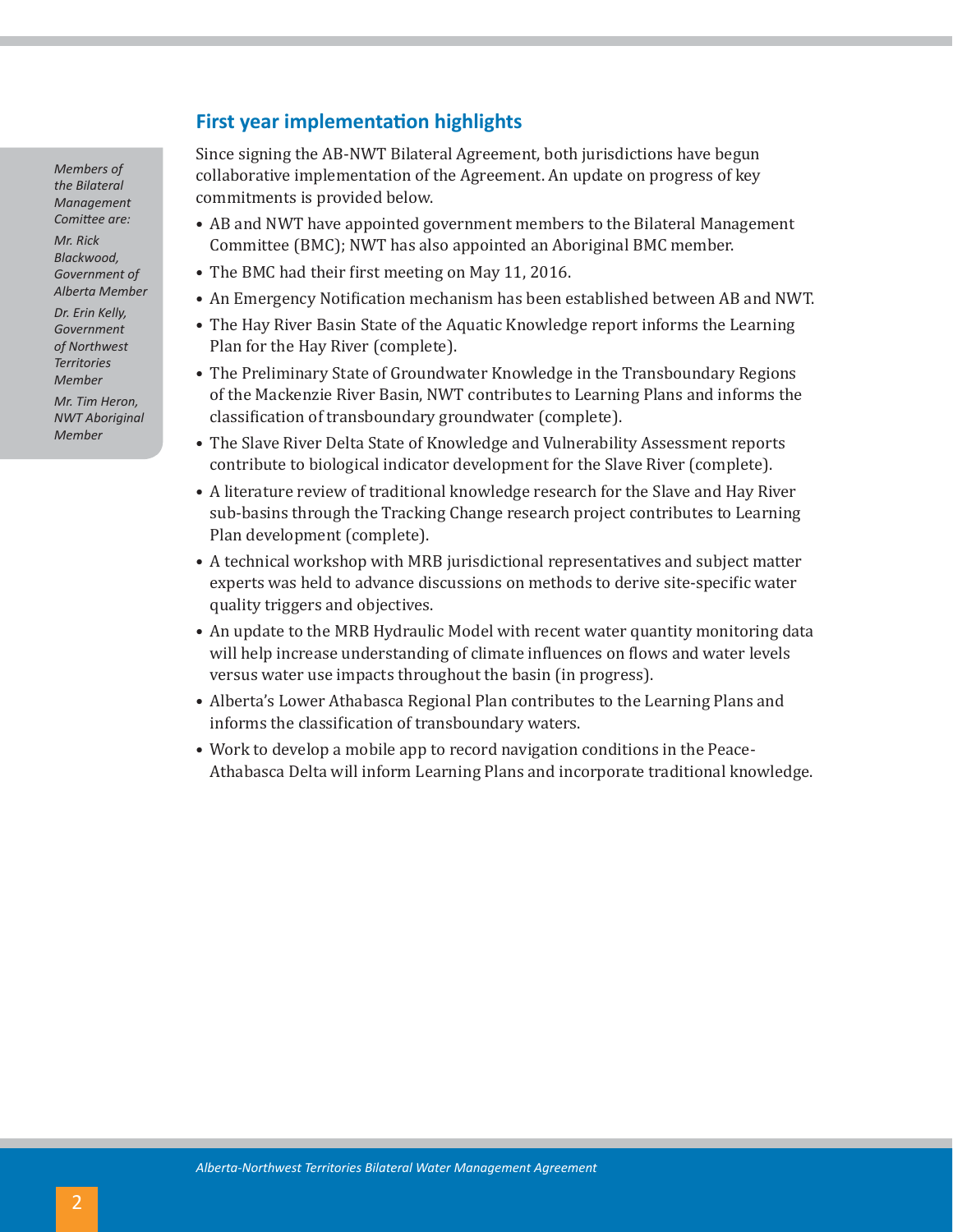

Slave River, GNWT

# **Five-year implementation plan**

The BMC will meet annually, in person. It is supported by a technical committee, which may meet more frequently. Over the next five years, the committees will continue to pursue the commitments in the Bilateral Agreement, including:

- Annually reviewing transboundary water classification (currently the Slave and Hay Rivers are classified as Class 3).
- Identifying and implementing ways to synthesize and blend traditional and local knowledge, western science and social science, and other forms of knowledge relevant to the setting and assessment of transboundary objectives.
- Exchanging information about the ecological integrity of the aquatic ecosystem.
- Exchanging information about current and future development and activities.
- Working towards developing transboundary objectives:
	- Establishing and implementing Learning Plans for the Hay and Slave Rivers.
	- Developing tracking metrics for the Slave and Hay Rivers for example, tracking metrics for consumptive water use, water allocations and river flow, including during low flow conditions.
	- Annually reporting on tracking metrics, interim triggers and thresholds in the Agreement for the Hay and Slave Rivers.
	- Addressing methodological questions about interim water quality triggers.
	- Reviewing all mercury data from the Slave and Hay Rivers to determine interim triggers for mercury.
	- Achieving consistency on methods to derive water quality objectives, and deriving water quality objectives.
	- Conducting a scoping study to consider the effects of climate change in setting and monitoring of transboundary objectives.
	- Improving monitoring programs, where necessary, to facilitate Learning Plans and demonstrate that jurisdictions are meeting transboundary objectives.

*"We need to work together across borders to preserve healthy water for ecosystems and the future."*

*- Tim Heron*